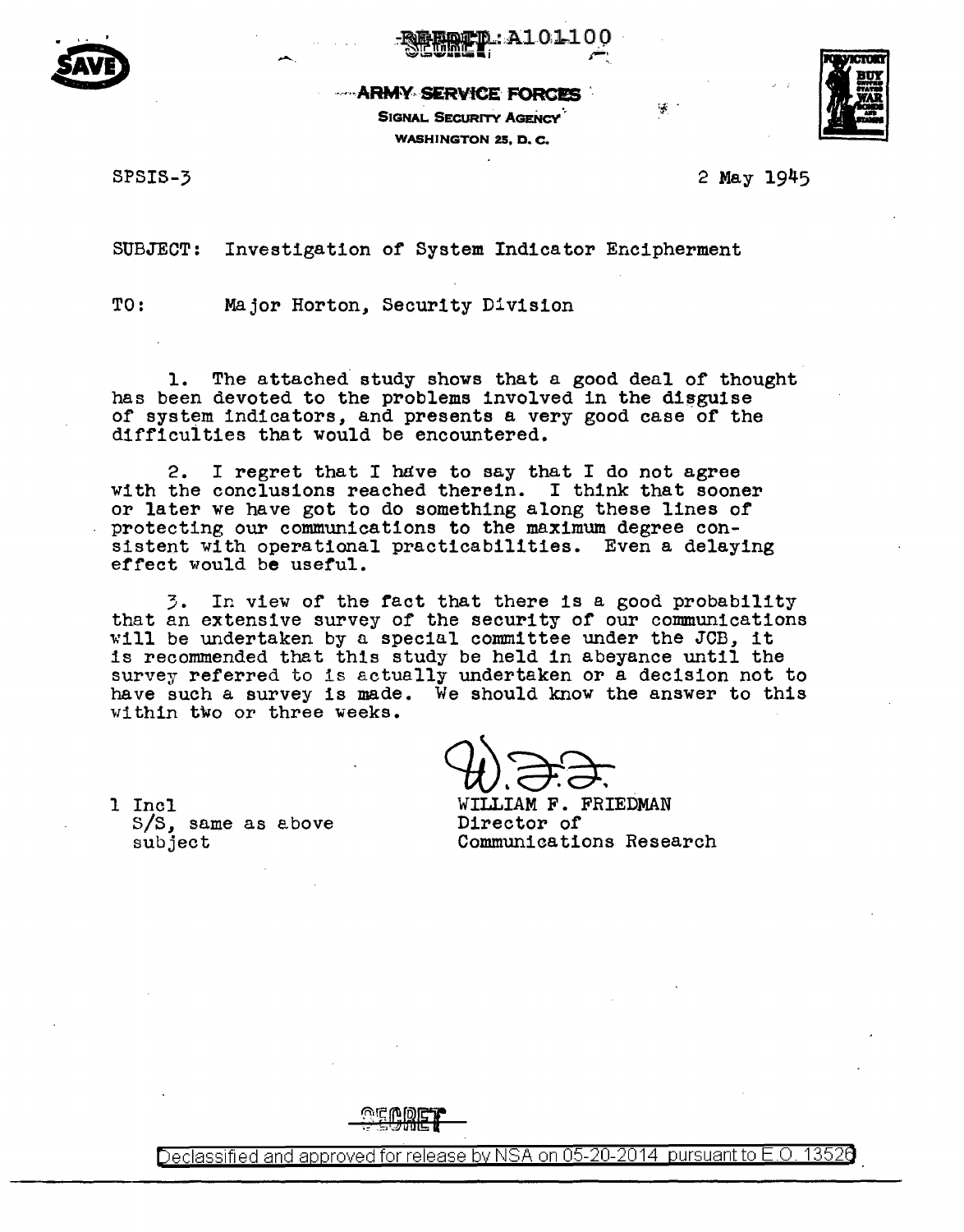REF. **TDWA. WAR DEBARTMENT** April 7, 194 **ARMY SEI** CE FORCES. **MEMO ROUTING SLIP** To the following in order indicated: ara -84200-1 (Initiale)  $\mathbf{1}$ (Date) ...<br>Name or title (Building and room)  $\overline{2}$ 3 2 Maines appreciate From (Date). (Telephone) (Building and room) (Name) (Organization)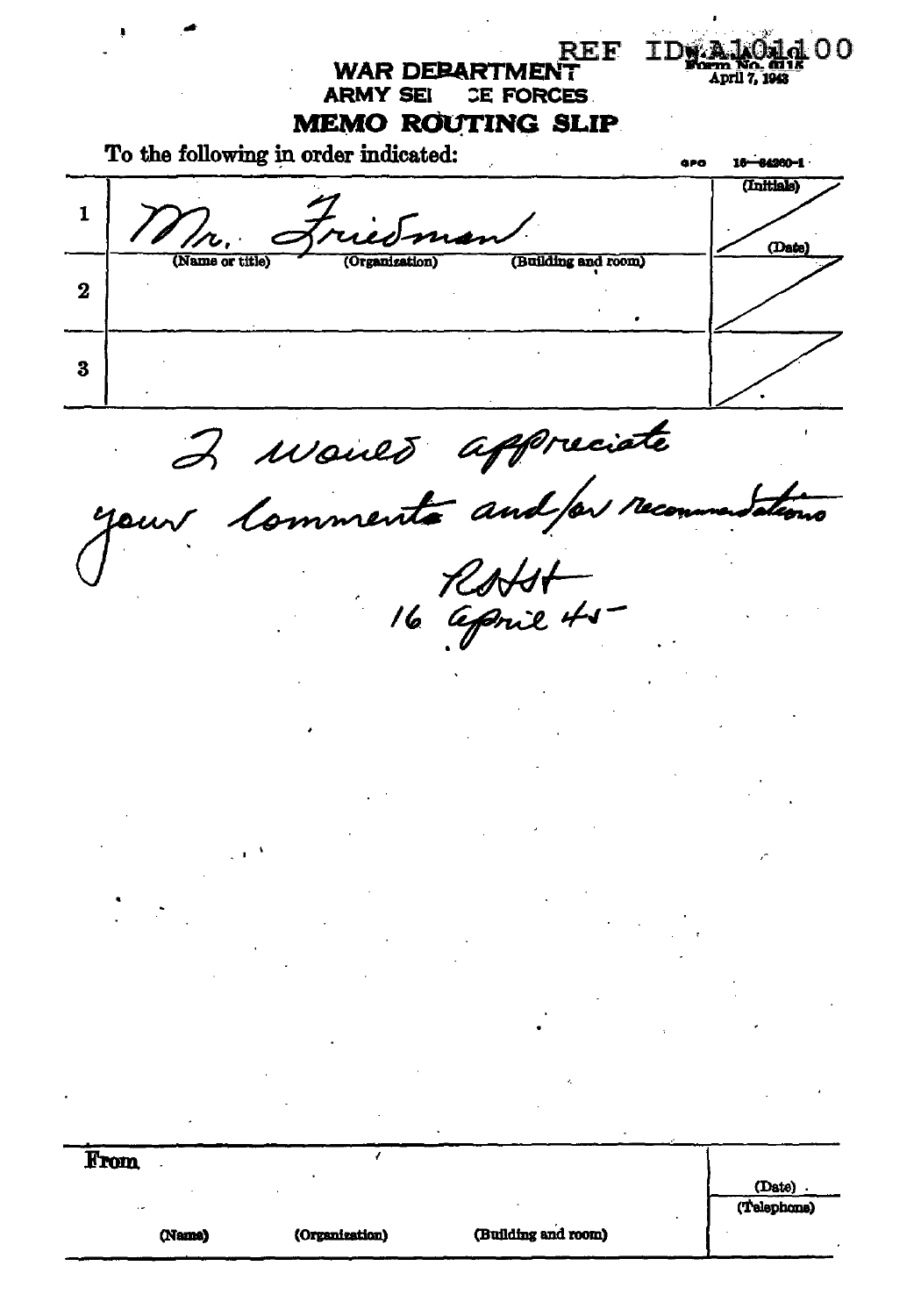#### ID: A101100 F **HEADOU MEMO RUJTING SLIP**

TO THE FOLLOWING IN ORDER INDICATED:

|   | <b>NAME OR TITLE</b><br><b>BUILDING AND ROOM</b><br><b>ORGANIZATION</b> | <b>INITIALS</b><br>14.75 |
|---|-------------------------------------------------------------------------|--------------------------|
|   | Chief, Security Division                                                | <b>DATE</b>              |
| 2 |                                                                         |                          |
|   |                                                                         |                          |
| 3 |                                                                         |                          |
|   |                                                                         |                          |

The attached investigation of the problem of system indicator encipherment is forwarded for your information.

Concurrence is requested in the pro- $2.$ posal to table this investigation for the following reasons:

Our investigation has indicated that it will be impractical to employ enciphered call signs or a policy of frequent changes of radio frequencies on the War Department Command and Administrative Network.

Very little, if any improvement. Ъ. in security may be anticipated from enciphering indicators in tactical formations only.

The attached report indicates no  $c_{\bullet}$ reason to encipher system indicators from a viewpoint of cryptographic security.

The general problem of system indicator encipherment will be kept on the docket for study as a matter of interest but given no priority.

|              | NAME <sub>AL</sub><br>ORGANIZATION    | <b>BUILDING AND ROOM</b> |     | DATE             |  |
|--------------|---------------------------------------|--------------------------|-----|------------------|--|
| <b>FROM:</b> | Richard L. Downing, Major, Sig. Corps |                          |     | Apr. $1945$      |  |
|              | Communications Security Br.           |                          |     | <b>TELEPHONE</b> |  |
|              |                                       |                          | 261 |                  |  |
|              |                                       |                          |     |                  |  |

**W.D., A.G.O. Form 0115**<br>1 October 1944

This Form supersedes W. D., A. G. O. Form 0115, 23 March 1944,<br>which may be used until cristing stocks are exhausted.  $16 - 81046 - 2$ apo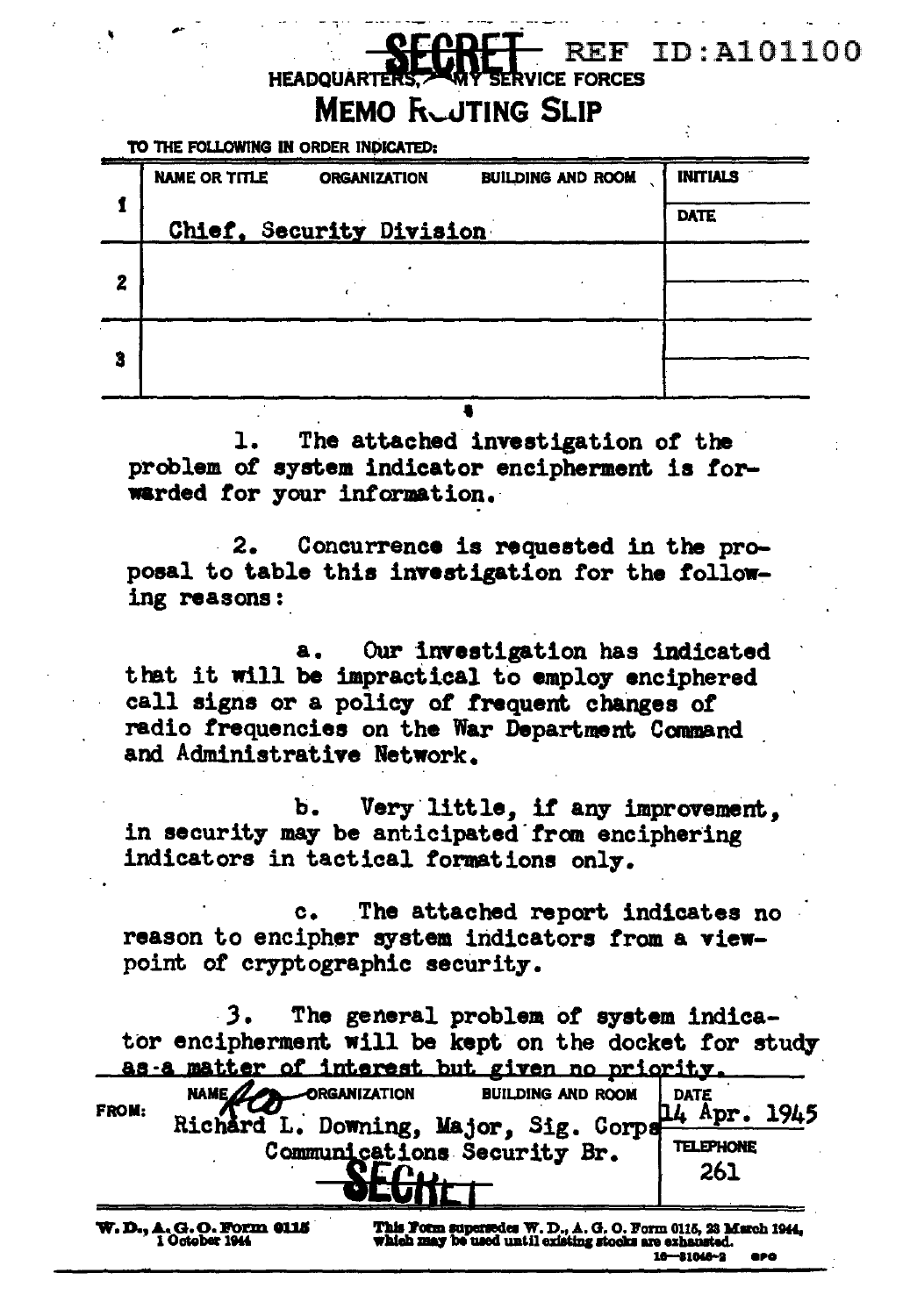

#### INVESTIGATION OF SYSTEM INDICATOR ENCIPHERMENT

I Scope:

To investigate the following problems with respect to enoipherment *ot* system indicators:

l. What are the requirements of a system for enciphering system indicators?

2. How is system indicator encipherment to be accomplished?

3. What changes in cryptographic systems are necessitated by system indicator encipherment?

4. To what systems will system indicator encipherment be applied?

5. Will system indicator encipherment apply to cryptographic systems of all echelons?

6. What is interrelation of u. S. Army system indicator enoipherment with Joint and Combined systems?

7. What is interrelation of U. S. Army system indicator encipherment with systems of other U. S. governmental agencies?

II Discussion:

#### Problem l

1. Whatever cryptographic system is used *tor* enciphering system indicators must tulfill certain requirements that usually are not of prime interest in the general cryptographic system. These requirements must be considered in designing a system tor enciphering system indicators.

a. The system must be capable of' world-wide use.

b. The system must be a Cryptographic System unrelated to any now in use.

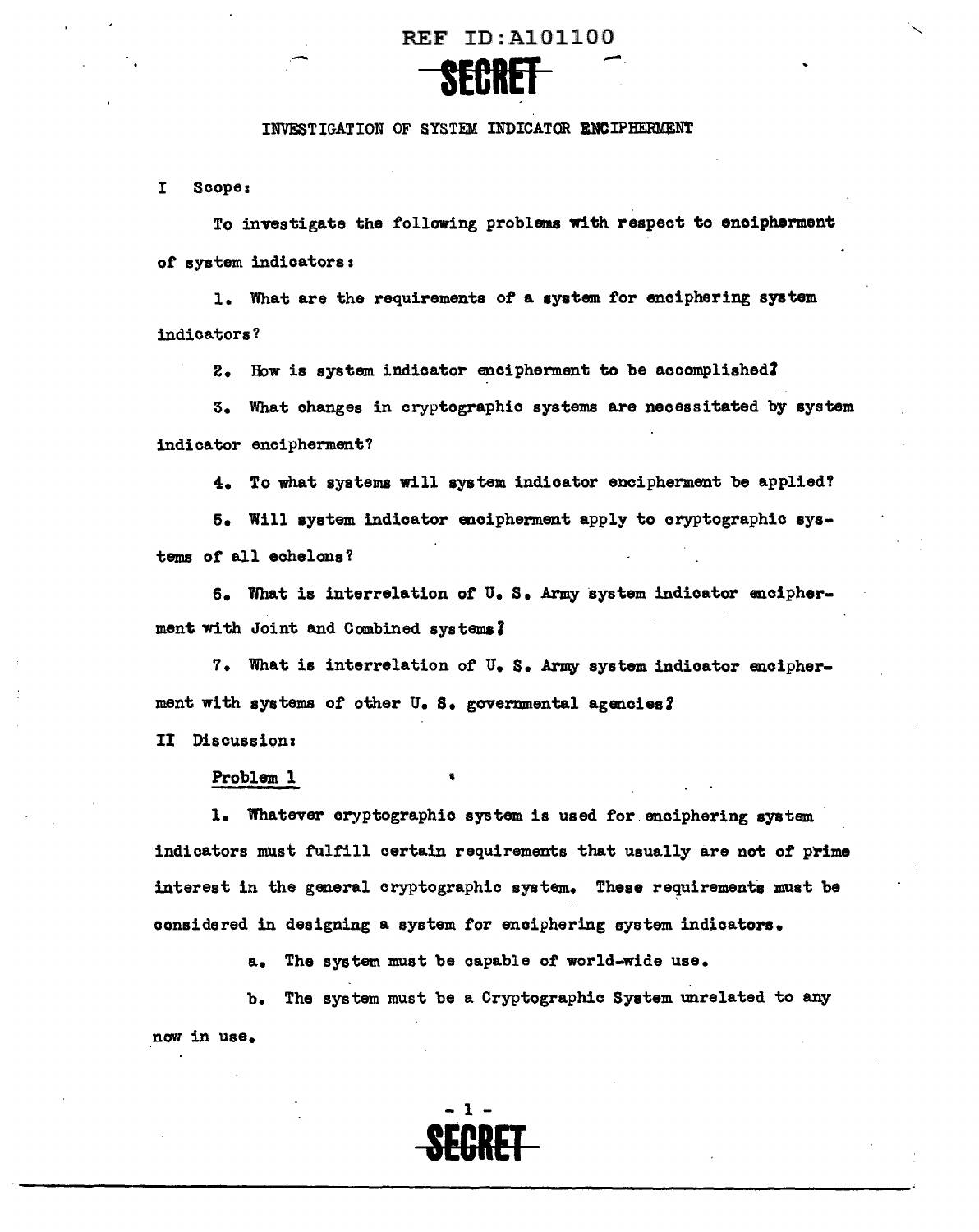**SEC RB** --

c. The solution *ot* keys tor one day will not ocmpromiae the keys of any other day.

d. The system must resist solution in cases where many enciphermanta *ot* the same plain text is available for analysis.

e. The system must produce a different encipherment of the system indicator in each message.

2. It is obvious that a single world-wide system must be employed, otherwise indicators tor indicator systems would have to be set up, which is absurd, and could be extended ad infinitum.

a. A world-wide system involves several problems in production and distribution but these are generally similar to those now arising in the production and distribution of other cryptographic systems. The amount of production, of course, depends on the type of system adopted. Distribution will follow the channels now operating. However, consideration must be given to oases of compromise of the system and the action to be taken when this happens. World-wide distribution does encounter delays.

b. In the compromise of the usual cryptographic systems there must be allowed a day or two *ot* delay merely to permit notification of all holders. For the system with a few holders there isn't much danger of overlooking one or two and failing to notify them of the compromise and resulting changes. *On.* a world-wide basis, though, a notice must be sent to all holders and it is quite possible that some will be overlooked or will receive the notice after a delay of several days. Under these conditions there will be confusion at those headquarters on incoming messages and at stations receiving messages from these headquarters there will also



 $\mathcal{L}_{\mathcal{A}}$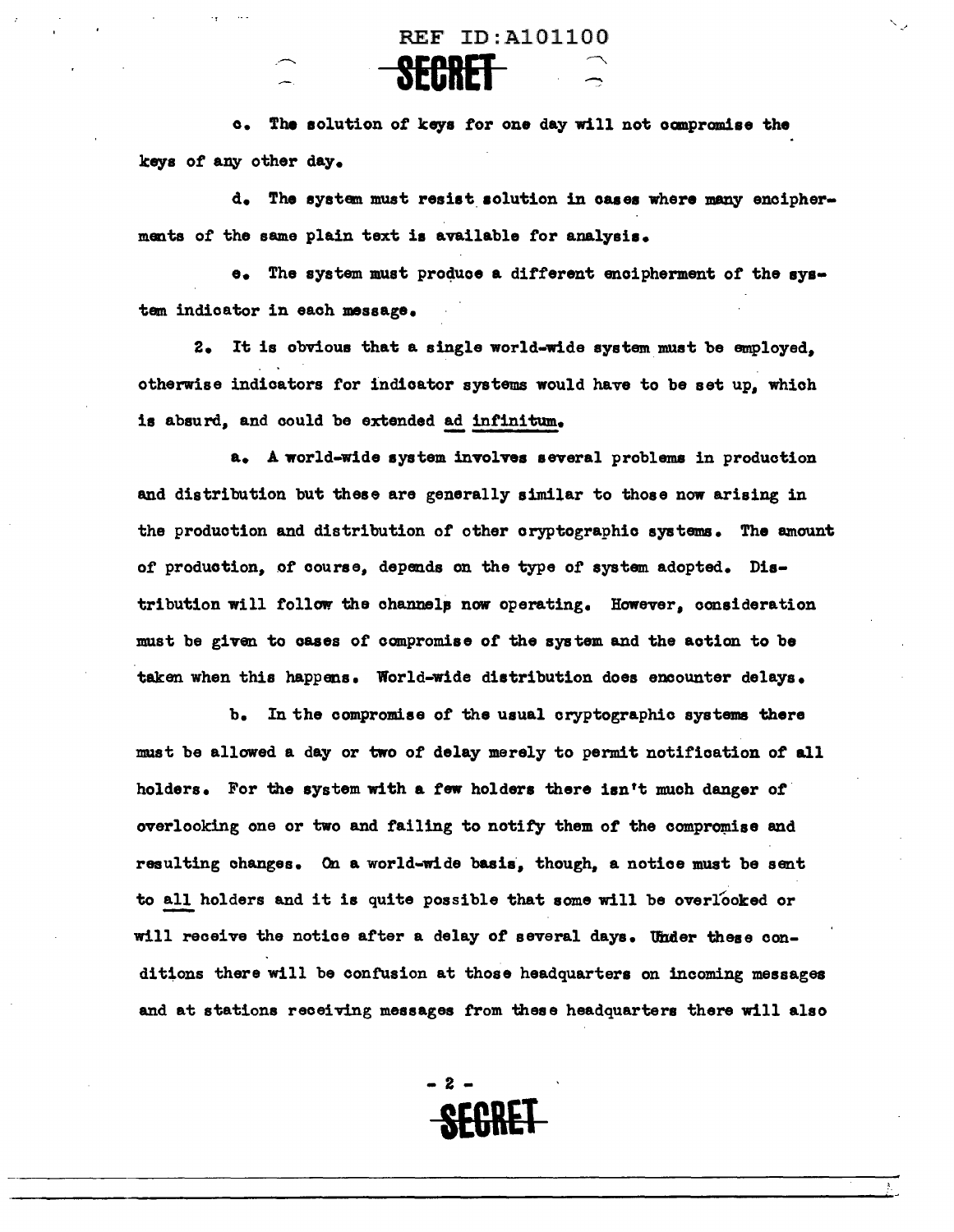

be confusion in identification of systems. Consequently, explicit instructions must be devised to cover all situations involving delays.

c. Distribution and use of the system must be coordinated on a world-wide basis. Consider the general cryptographic system: Should a headquarters fail to receive a key list on time there is no great harm done since the previous key list may be re-used *tor* a short time or else a stand-by system may be used.<sup>1</sup> If this is done unenciphered system indicators immediately make this tact known to recipients but may require services on messages received in the "undelivered" key list. On the other hand, without the current key list to encipher system indicators there ia no immediate solution to handle incoming and outgoing traffic. Incoming messages may be tried in a system known to be held by the originator but the classification will remain unknown.

3. There is no cryptographic system held in common by all holders. Therefore, a system to encipher indicators must be an extension of a present system to all holders or a new system· issued to all holders. It is believed that no U. S. Army cryptographic system now in general use is suitable for enciphering system indicators.

a. The Converter M-325 has been proposed as a means of aooomplishing enoipherment *ot* system indicators.

b. The Converter M-325 is available in quantities and it is believed could fill the needs insofar as distribution is concerned. The security of the Converter M-325 does not appear to be adequate and this question is considered in paragraph  $8.$ 

 $1$  It is believed that inherent security in most War Department systems is sufficient to recognize that occasional re-use of a system is not harmful. Every effort is made to have systems in the hands of holders before the effective date.



~··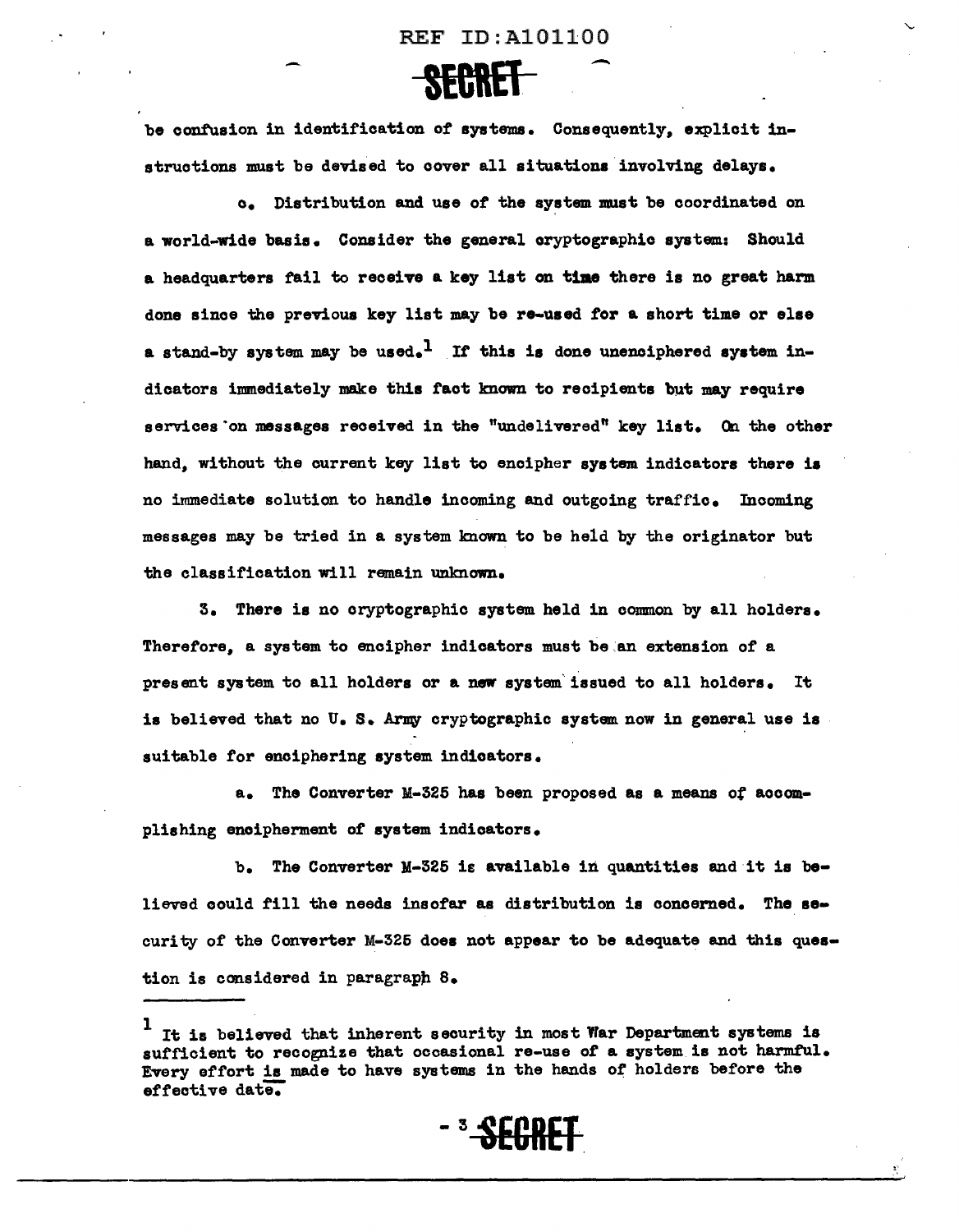## REF ID:A101100 **SEGRET**

4. As a practical matter there should be no linkage from day to day or, at least, it a solution is possible on whatever system is adopted the difficulty of solution each day should be the same. If unenciphered system indicators change only when key lists change, as at present, solution of the system indicator system will give the plain-text system indicator tor other days prior and subsequent to the compromise.

5. By the very nature of system indicator encipherment, depths will exist in greater numbers than have ever been considered to exist in a cryptographic system.

a. It may be assumed that the enemy is familiar with out administrative nets and there is no reason to believe that these nets will change at the time system indicator enoipherment becomes effective. There are a number of holders of only one or two cryptographic systems and these will have been established by observation of present practices. When system indicator encipherment is instituted it would be natural to assume that ' these holders will continue to use only one or two systems and must be applying encipherment to the same system indicators from day to day. (Not necessarily the identical system indicators used prior to anoipherment but changes contingent upon change or key lists.) By collecting all such traffic, study can be directed to these particular cases for intensive analysia. Solution of the indicators on these few messages will compromise the world-wide system.

b. Errors of several forms are certain to occur in ancipherment and should be overcome insofar as practicable. For example: Messages will be sent without enciphered system indicators, thus providing plain text,

> - 4 - **SEORET**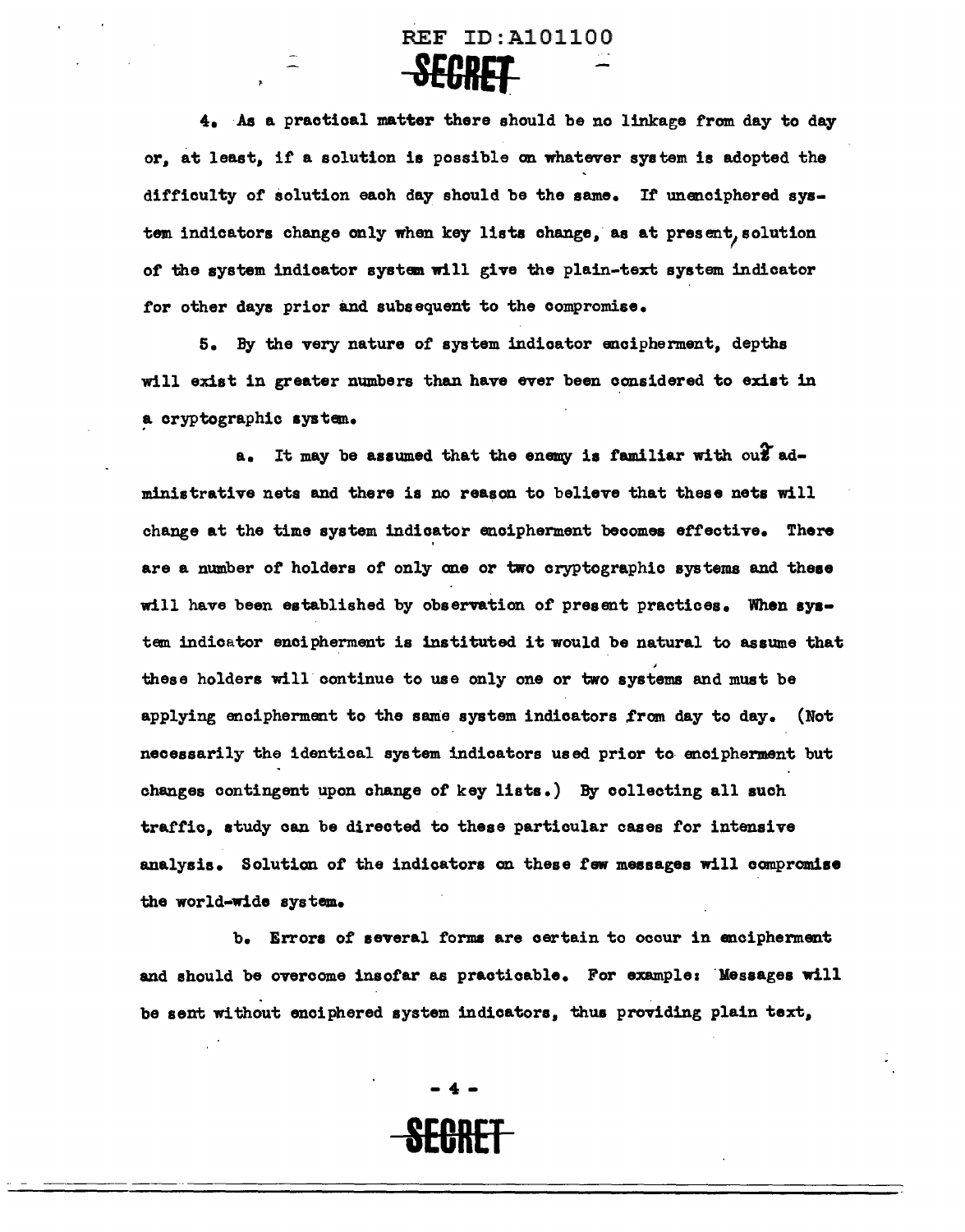# REF FRANC1100

if it can be recognized. Mistakes in enoipherment will occur which might reveal information. Similar unenciphered system indicators may provide a means of entry into the system.

6. It is desirable to limit the amount of information which variations in method of applying the enciphered system indicator may produce.

a. Two alternatives are possible in the encipherment of system. indicators with respect to time:

- $(1)$  The system indicator of every message to be enciphered.
- (2) The system indicator to be enciphered only at stated intervals, i.e., every tenth message, once each day, once each week, eto.

b. In all but strips and double transposition the problem of solution on U.S. Army cryptographic systems is essentially a daily one. That is, a solution on one day does not contribute to the solution *ot*  another day except tor such information found in the traffic *ot* the solved day which may be extended to contents of messages of preceding and following days. By enciphering the system indicator once each day little will be gained in protection of cryptographic security since the traffic for each day can still be sorted into homogeneous groups. Longer periods add nothing at all, being worse than merely a daily change.

7. With encipherment or the system indicator for each message some means must be provided to vary the encipherment. This means can be found in either the message indicator or in the cipher text or the message. Either of these two sources may be considered to be without order and to provide an unpredictable key to encipher the indicator. In order to apply the procedure uniformly to all systems the message indicator would be better,

> - 5 - **SECRET**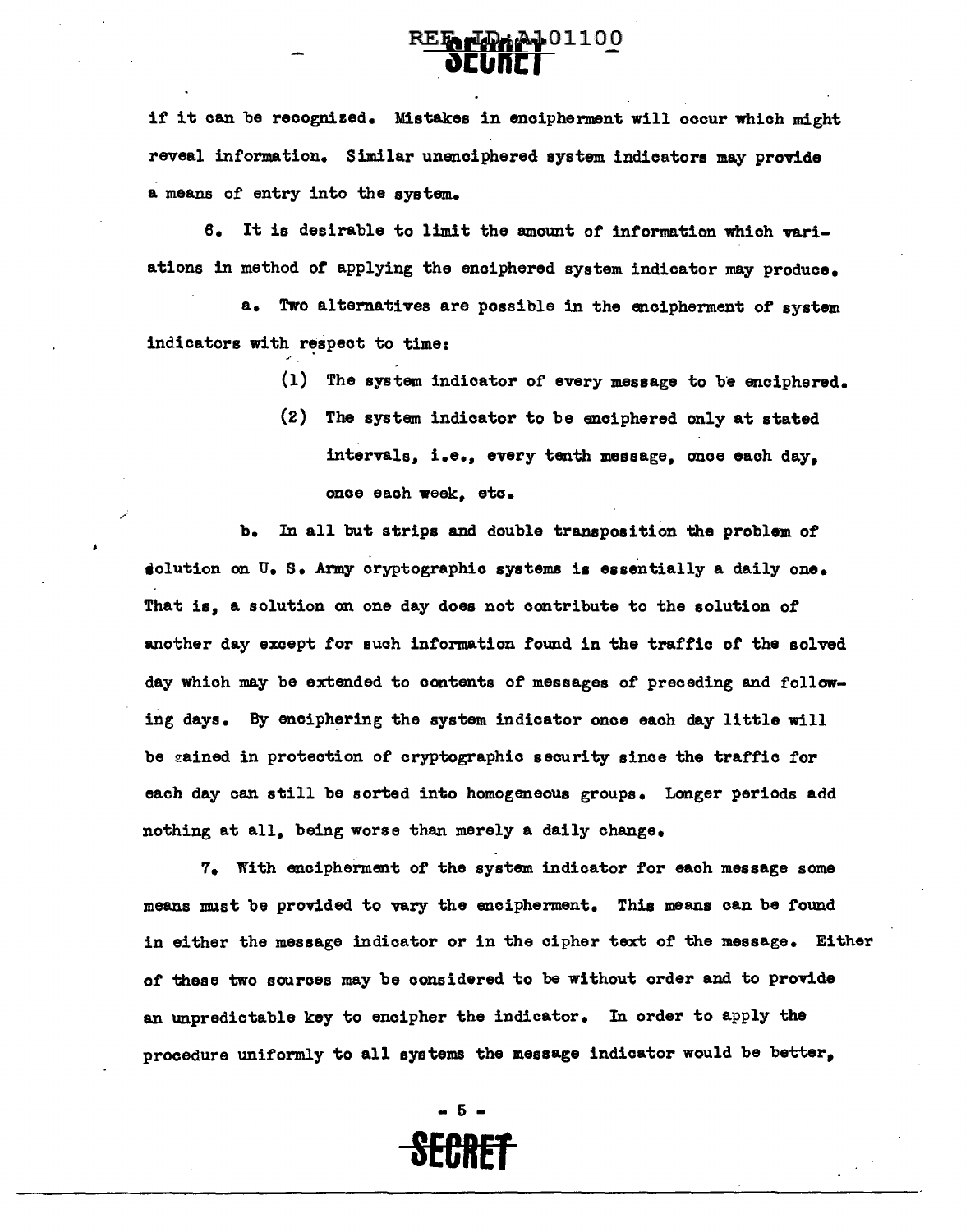although one-time tapes do not at this time contain alphabetical components. Difficult situations would arise in systems operated on-line in being able to obtain cipher text prior to identifying the system to the addressee, and for off-line operation of certain systems the procedure should permit encipherment to be made prior to perforating a tape. Otherwise. splicing or other awkward arrangements would have to be used.

**REF ID: A101100** NE HIST

#### Problem 2

8. Several methods have been considered as a means of accomplishing the encipherment of system indicators.

a. As mentioned in subparagraph 3b, the Converter M-325 has been considered as a means of enciphering system indicators. Preliminary seourity tests on this device in connection with the problem revealed serious weaknesses that make the Converter M-325 undesirable for the purpose. The natural selection of a variable for each message is the alignment of roters. As indicated in paragraph 7 the external message indicator could be used for this purpose and would therefore indicate the alignment of the rotors. The external message indicator being sent in clear, initial alignment of fotors for each system indicator enciphered would be known. From this information, and with an assumption of identical plain text (see the discussion in subparagraph 5a) it would be possible to reconstruct the roter wirings, end-plate plugging, and reversing rotor. Reconstruction of these elements is sufficient for the day since the alignments of each system indicator are given in the message and all system indicators for that day can be found easily merely by deciphering the indicators.

b. A second method proposed for the encipherment of system indicators is the system used at the present time by the U.S. Navy for enciphering call signs. This is a tetragraphic fractionating system that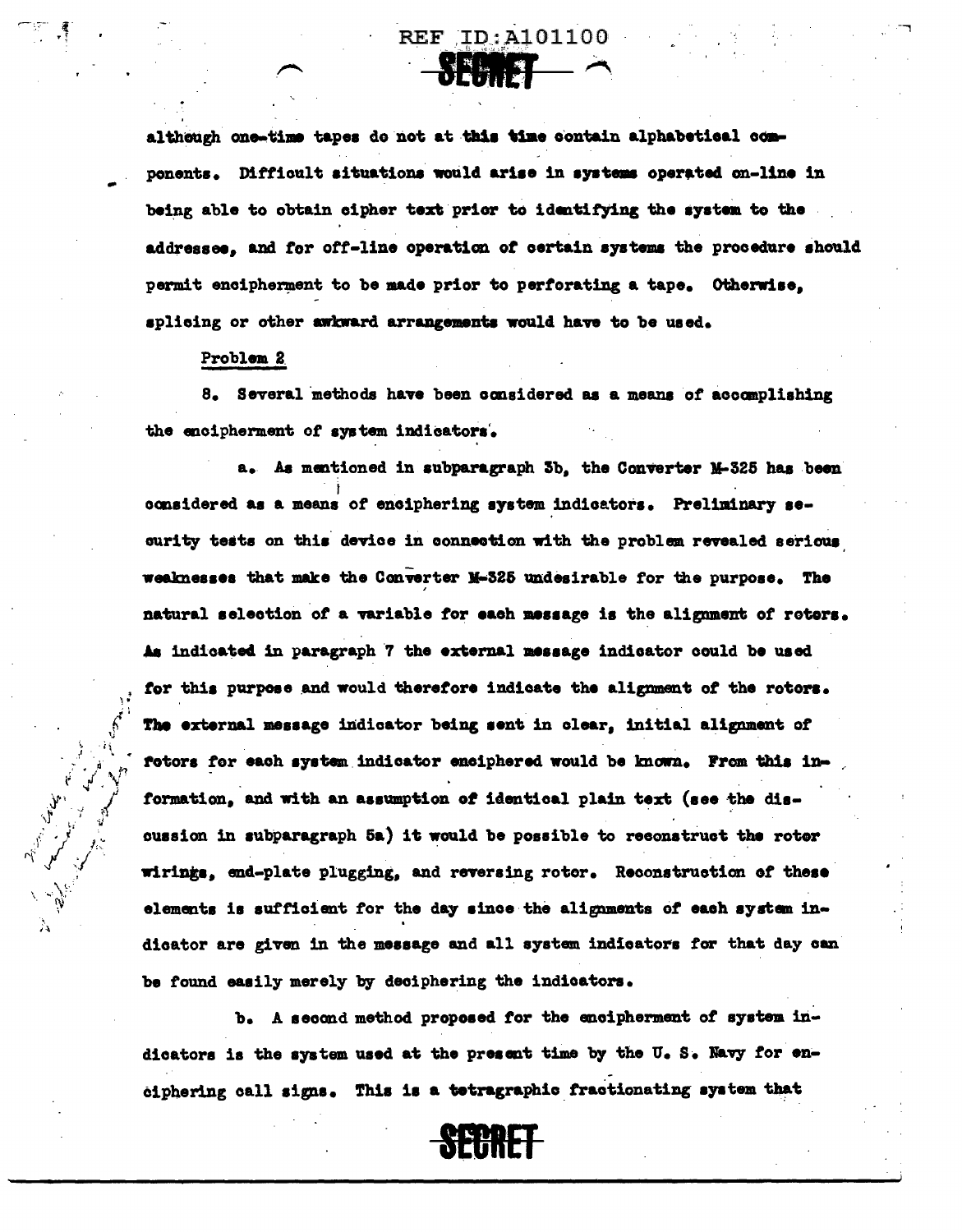# :A101100

uses a 4th order matrix as an enciphering equation.<sup>1</sup> Such a system would have to be changed to a pentagraphic type to accommodate 5-letter indicator groups.

- (1) Aa in any device whioh may be required for encipherment of system indicators, design and procurement would have to be instituted sometime prior to the date planned to place the encipherment of indicators into effect. The system would require that each holder possess a 64-page document each month containing the matrices for enciphering and deciphering.
- (2) The method can be applied by pencil and paper alone but still requires the monthly keying information. However, with paper and pencil the job is rather slow and is subject to errors in addition and subtraction by using personnel.
- $(3)$  The type of analysis that is used for solution with this system consists in solving a large number of simultaneous linear equations, about 34 as the minimum for a 4th order matrix. For this purpose it is necessary to find about 35 encipherments of texts which overlapped, as ABCD, ABCE, AFGE, etc., with equivalent plain text. If such overlapping encipherments cannot be found, it is necessary to have about 150 anoipherments With equivalent plain text. Solution of these equations

1 The principles of the method are well known, having been published in mathematical journals several years ago.

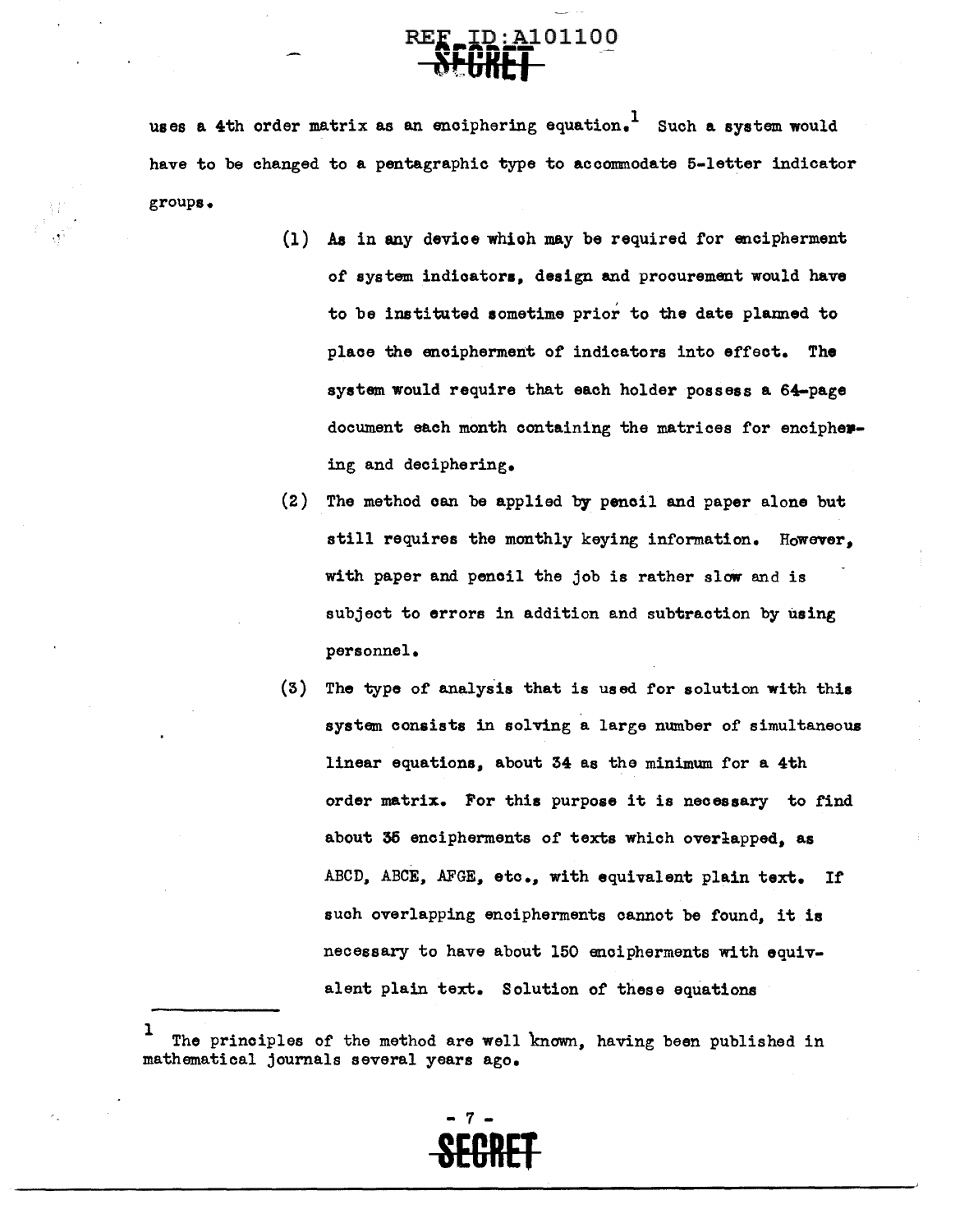

compromises the system for the day. With a different matrix used for each day the solution of encipherments for the next day is a new problem to be treated as indicated above.

(4) Solution of equations of the above mentioned type, while not difficult, is laborious and time conswning. Moreover. in the solving of these equations, the Navy has  $-$ been-found that only a few people  $(3$  to 5) are able to work at one problem, and that additional personnel hinders rather than aids in the solution beoause more interfere with each other. Machines of the kind necessary to solve these equations are not in common use; but since they need only perform a large number of arithmetical processes, there is no reason to doubt that such equipment could not be constructed to perform the job daily. $<sup>1</sup>$ </sup>

c. A literal one-time system.with normal alphabets offers no security at all because the specific key will be known from the message indicator (see paragraph 7) thus determining the plain text. With an unknown alphabet relative values can be established which will be as effective as the genuine indicator. Relative values may be linked from day to day by analysis of transmission data.

d. Numerical additive systems will involve conversion from letters to numbers and from numbers to letters. Such a procedure is subject to error during the conversion as is any additive process involved.

l The calculating machine recently constructed by International Business Machines for Harvard University may be capable of such work.

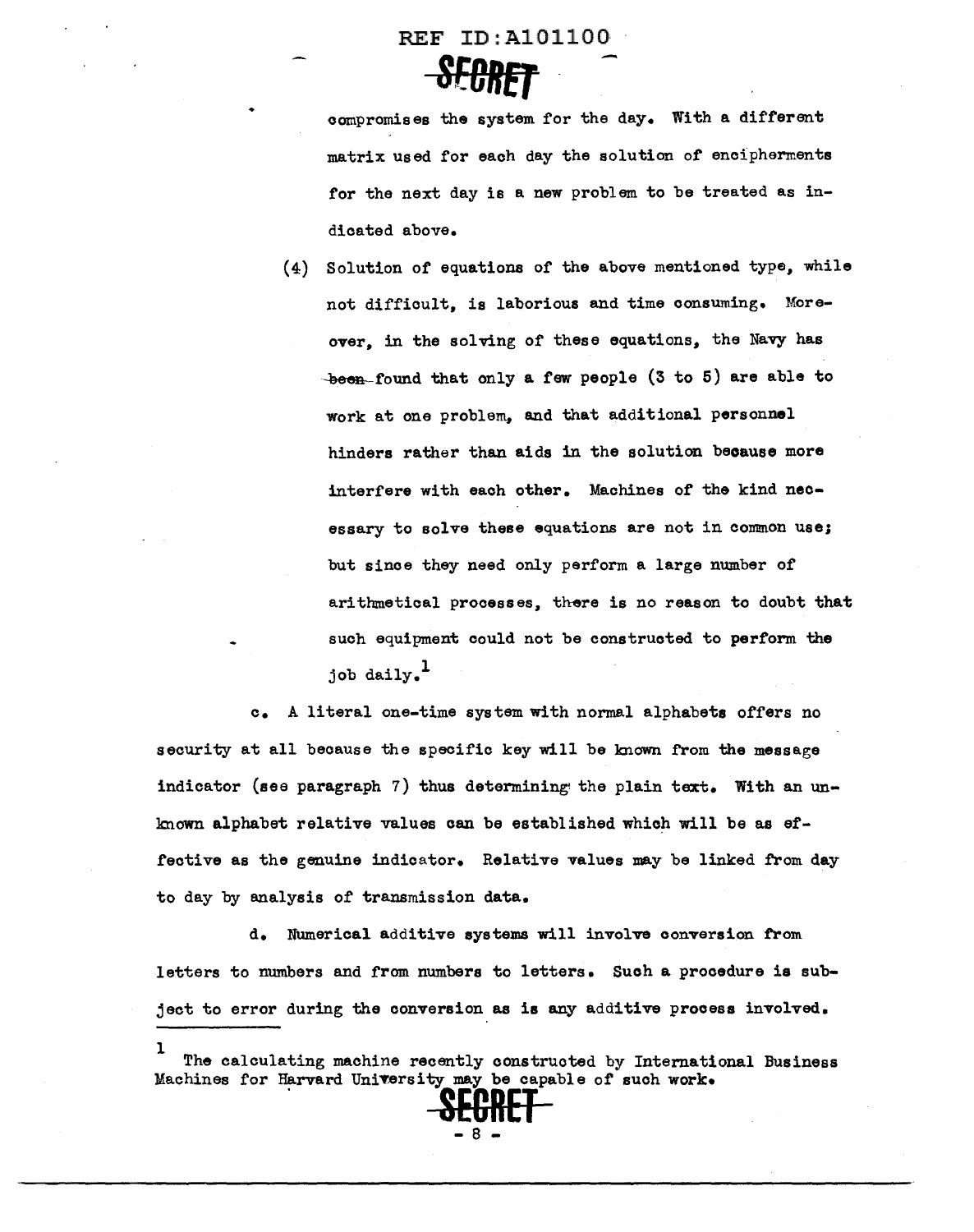REF ID:A

e. From studies of various systems proposed for use as methods , for enciphering system indicators there are indications that any method which makes use of a letter for letter substitution based upon a known key is subject to a great many objections from a security viewpoint. The best that may be expected from the system is a delay in solution.

f. It appears that of the various systems considered, the only type which will provide the necessary security is either an additive system with one-time characteristics or a fractionating system. A fractionating system which includes all the letters of the indicator and a key contained in the message seems to offer the greatest protection. A fractionating system, since it involves all letters of the indicator, will require solution to be based upon the indicator as a unit. To achieve a solution, much material will be necessary and although it is likely that this may be obtained, some delay in solution should be expected. A one-time system would require an enlarged production plant to produce the system.

#### Problem 3

9. The primary result to be expected of system indicator encipherment is increased security in all cryptographic systems. This may be desired because of inherent lack of security in the cryptographic systems employed. On the other hand, if the systems used  $d$ o provide a great deal of inherent security, or control is exercised over elements which may be weak in otherwise strong systems<sup>1</sup>. encipherment of system indicators may not be necessary. That is, the question may be asked, "If the traffic can not be solved what degree of security is gained by increasing the difficulty of solution?"

S~Rupi

1 For example: Message length, traffic volume.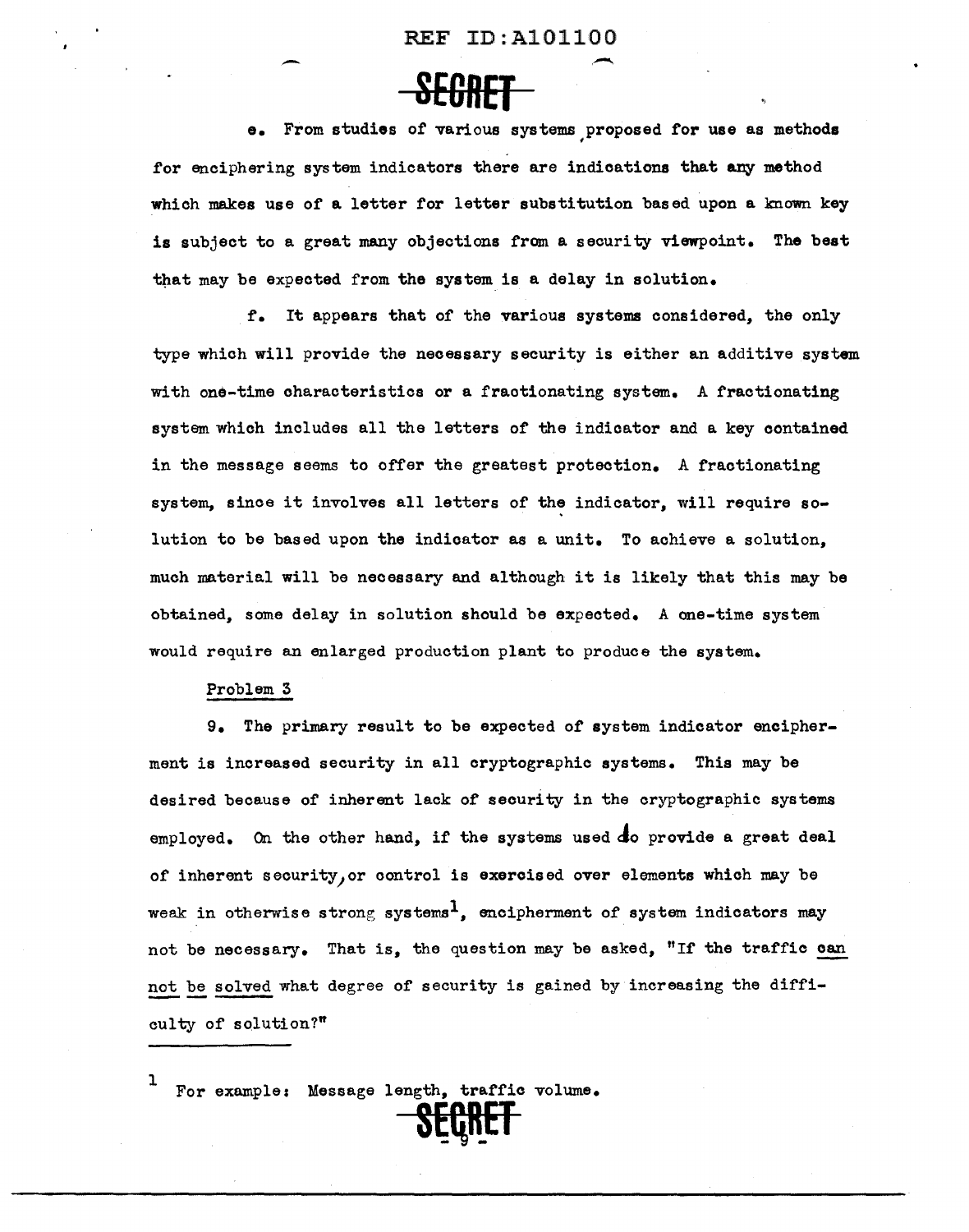## REF ID:A101100 **SECRET**

10. Enciphering system indicators must be integrated with other changes in cryptographic systems if it is to achieve its purpose. For example: Disregarding the system indicators altogether, other characteristics in the traffic will reveal some information about the various  $U<sub>e</sub>S<sub>s</sub>$ . Army cryptographis systems.

a. Teletype systems (except Converter M-294, of which more shortly) can be separated immediately from all other traffic. Converter M-228 and SIGTOT can be separated on the basis of differing forms in the message indicators. This type traffic is characterized by lack of grouping in the cipher text. Other individual characteristics are present.<sup>1</sup> The traffic from Converter M-294 is spaced into groups when used off-line but may be differentiated from all other teletype traffic by the eight letter message indicator. Traffic from the Converter M-294 may be difficult to distinguish from traffic from the Converter M-228 when the Converter M-294 is operated on-line.

b. These three types of systems can be screened from the total mass of traffic without any difficulty. To break them down into separate systems will involve the techniques of traffic analysis and a more detailed analysis of the systems than indicated here. Without going into a detailed analysis of this problem it is sufficient to state that a good knowledge of the various nets and with a knowledge of the systems those nets are accustomed to use it is believed that a separation could be made with some success.

c. Literal one-time pads, Converter M-134-C, Converter M-325, and strip systems have the same general characteristics. The screening

 $1$  The group count, for example, is a word count and is immediately apparent.



 $-10 -$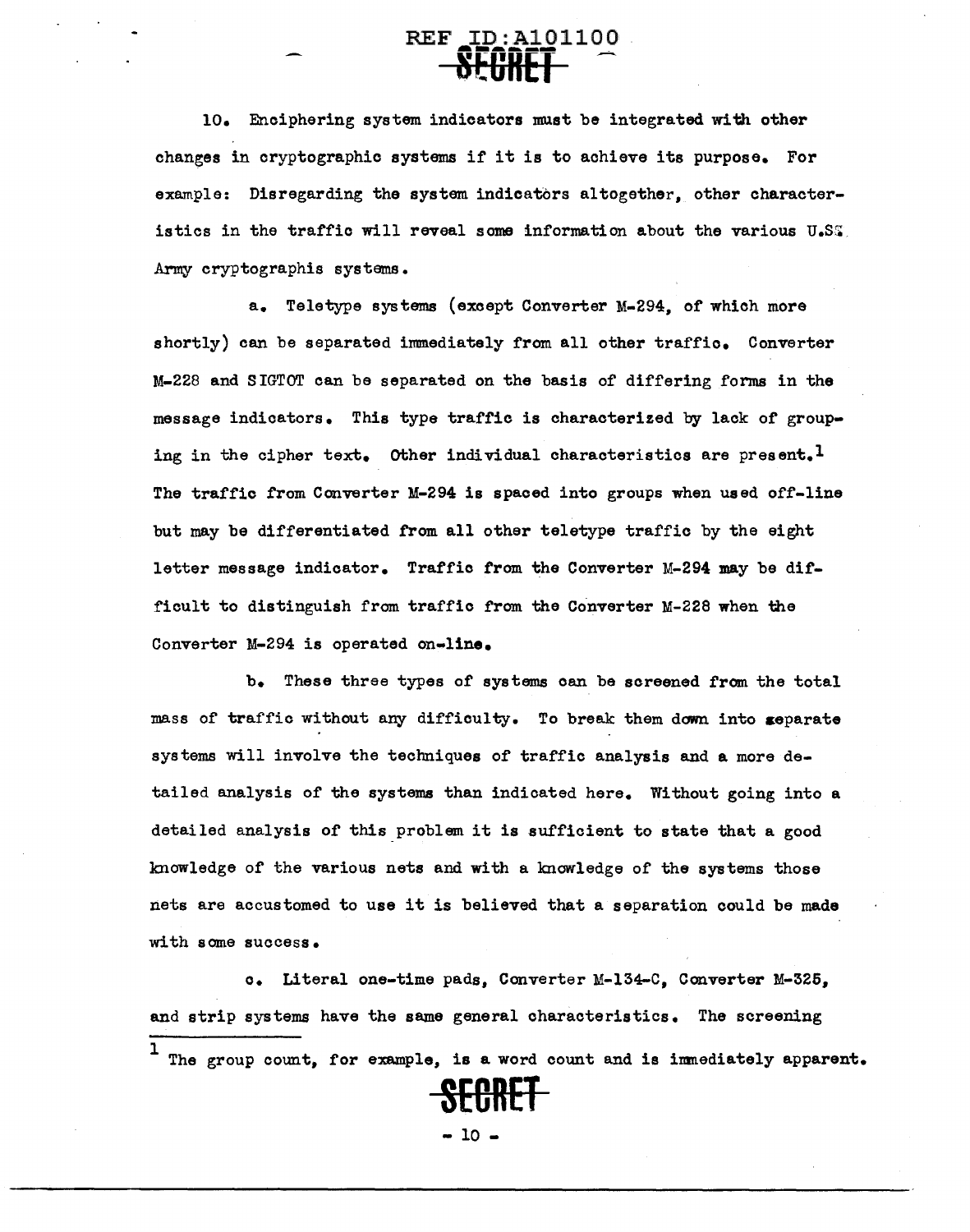

will be more difficult without system indicators but eertain screenings can be made. Messages in one-time pads and Converter M-134-C can have a longer length than messages in strips or Converter M-325. Strip systems carry message indicators without repeated letters<sup>2</sup>. The possibility exists that strip systems may be identified by characteristics of inverse frequency of letters. Again, knowledge of the communication pattern and previous usage of systems in a net will aid considerably in serting individual systems.

d. Double-transposition systems and the War Department Telegraph Code can be separated immediately by their individual characteristics.

e. Any other systems which may be in use or will be placed in use in the future can be judged as to individual characteristics by comparison with existing systems. A more detailed analysis of the characteristics of each type of system would undoubtedly add other items of assistance in classifying each system. Such a study is not pertinent to this analysis.

11. Another consideration for enciphering system indicators is the concealment of any information which may be helpful to the enemy in traffie analysis.

a. There is a correlation between classification and precedence, and certain other characteristics of the transmission. The classification, if it can be determined for each message, permits analysis of flow of traffic to be made on the basis of classification which may reveal information as to order of battle, troop movements, etc.

This practice can readily be changed and should be as soon as there is certainty that the enemy has learned of the change in message indicator encipherment for strip systems.

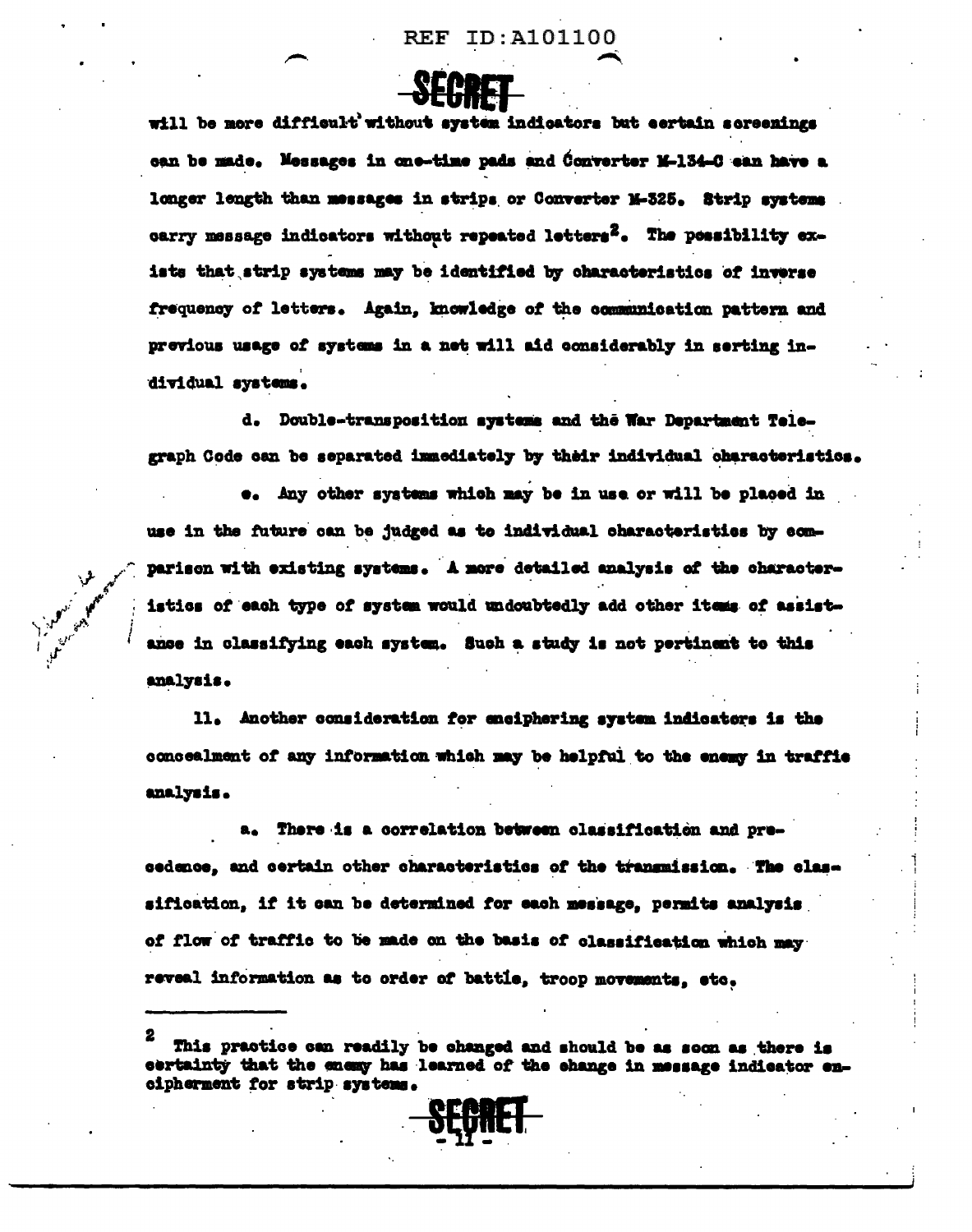b. There is other information, however, which can be gained from the heading without reference to the system indicator. File time and transmission time can be used to gain information. The volume of traffic, its direction of flow, and precedence are other items which may be subjected to analysis to gain valuable information.

**REF ID:A101100** 

#### Problem 4

12. System indicator encipherment could be applied to all types of systems namely, War Department system. Theater system, and tactical systems used by combat troops.

a. War Department systems require an indicator to identify the specific system and in conjunction with this information to indicate the classification of the message. Theater systems for the mest part also require individual identification but systems in use by tactical units can dispense with indicators to a large extent. Indicators are necessary in some cases. perhaps, to avoid confusion but it may be that a revision of the distribution in tactical units could eliminate all need for system indicators. It should be noted, though, that the theory under which these systems are used is a distribution of traffic loads to protect the security of the system. (The need for this has been evident in use of the Converter M-209 and distribution of traffic loads still could be improved.) In many instances system indicators are not used and relation between the system indicator and other items cannot be established.<sup>1</sup>

b. Evidence is slight of the Japanese using the system indicators in traffic analysis. There is evidence that other items are made use of and also that only low echelon traffic is studied. Much is made of

TB SIG 11-380-2 suggests that key list indicators (equivalent to system indicators) not be used unless there is confusion caused by leaving the

indicator off the message.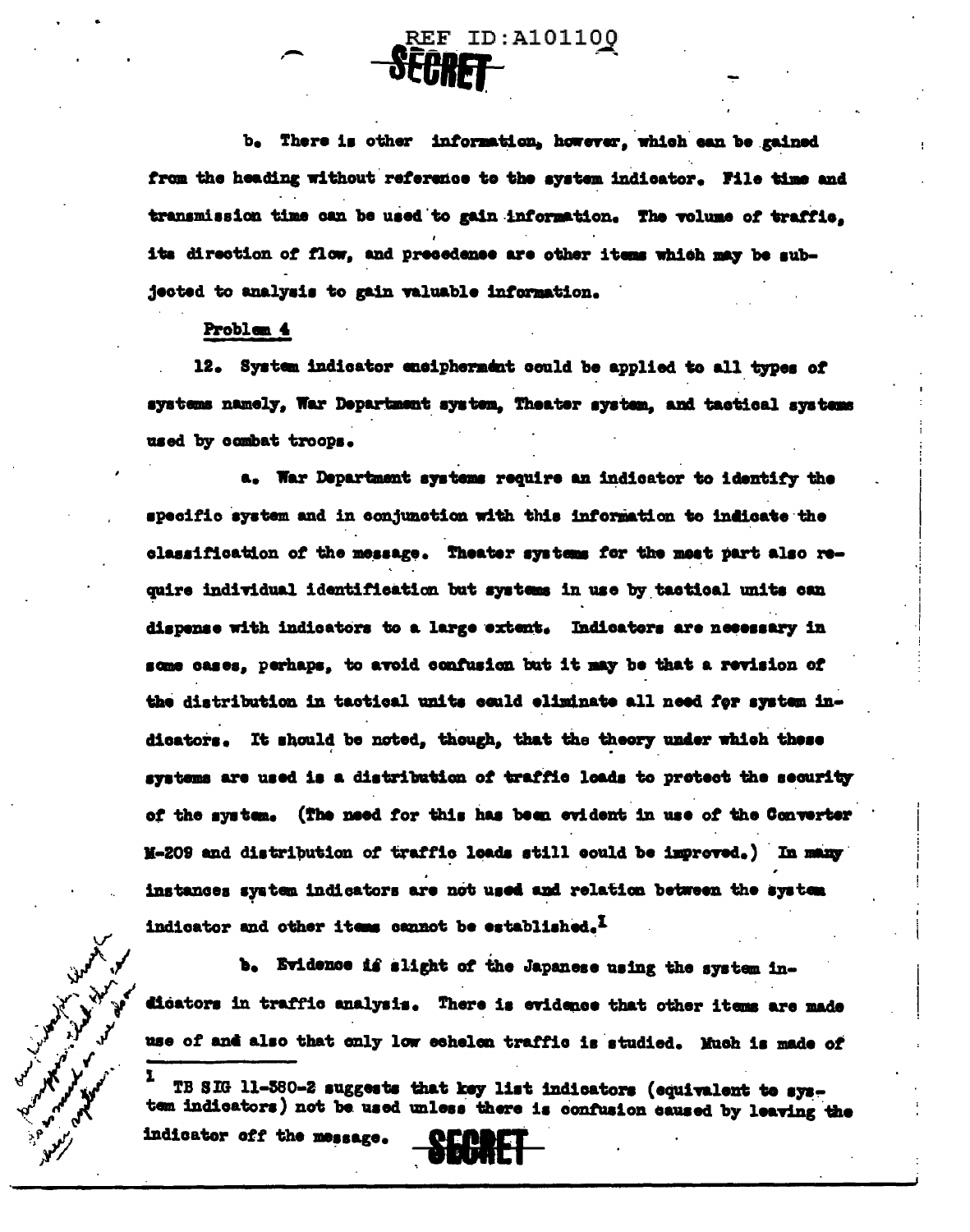information transmitted in clear. Some evidence exists that nets of higher echelons are not monitored but as yet this is inconclusive.<sup>2</sup>

If system indicator encipherment were applied to War De- $\bullet$ . partment systems and related Theater systems there are two plans which may be considered. One is to apply the encipherment to all systems. The other is to encipher the system indicators of only certain systems.

- (1) To answer the second point first. Regardless of any considerations of cryptographic security, if advantage could be taken of the system indicator in traffic analysis it would seem desirable to encipher all system indicators in order to avoid this condition.
- (2) The work involved in enciphering all system indicators is but little more than for part of them. Production would be about the same as would distribution.
- (3) Easily identifiable systems (WDTC) may be a weakness if the system indicator is enciphered. Provision would have to be made to change this indicator frequently.
- (4) Messages to and from Military Attaches are easily identifiable and while traffic information awailable from these sources may be slight, encipherment of the system indicators may become points for analysis of the system indicator encipherment system.

A detailed study is planned to investigate thoroughly the amount of information gained by the Japanese through traffic analysis. "A" Branch has been making studies on correlation of information reseived from Japanese sources and other available information relating to traffic analysis.

 $-15 -$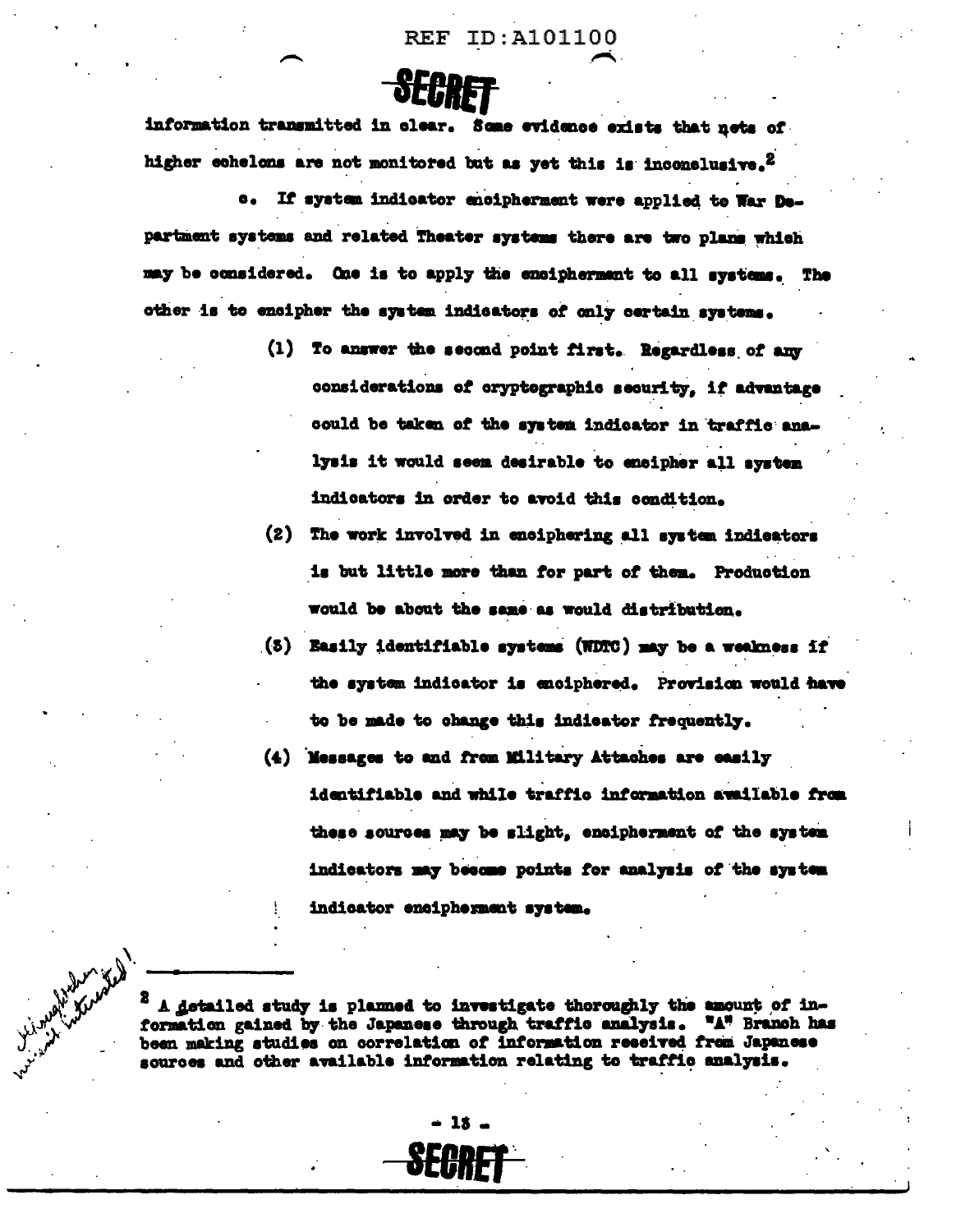# **SECRET**

#### Problem 5

13. If encipherment is applied to all echelons, coordination will have to be effected by Theaters within the Theater for preduction of systeme to encipher system indicators. In this connection one point must not be overlooked. It is known from a study of SOI's that a multiplicity. of systems exist throughout the various theaters. (Many SOI's from SWPA and POA have not been received for examination so that a knowledge of systems in low echelons is scanty.) While many of these do not use a system indicator any which do make use of a system indicator must be suitable for encipherment or provision made to change it so that it can come within the limits necessary.

14. Unless a system is devised which requires very little production and compilation in the preparation of a key list, planning would have to include considerations for production of these keys for theaters by the Signal Security Agency.

Problem 6

15. It is possible that encipherment of system indicators would not be immediately acceptable to the U.S. Navy for use in the Navy. In any event consideration should be given to handling of Joint systems. These systems will immediately become evident the instant they are placed on an Army circuit which handles Army traffic with enciphered system indicators. Many of the same situations will exist in combined systems.

#### Problem 7

16. A somewhat similar situation to that of Problem 6 arises in the case of other U. S. governmental agencies for which the U. S. Army acts as

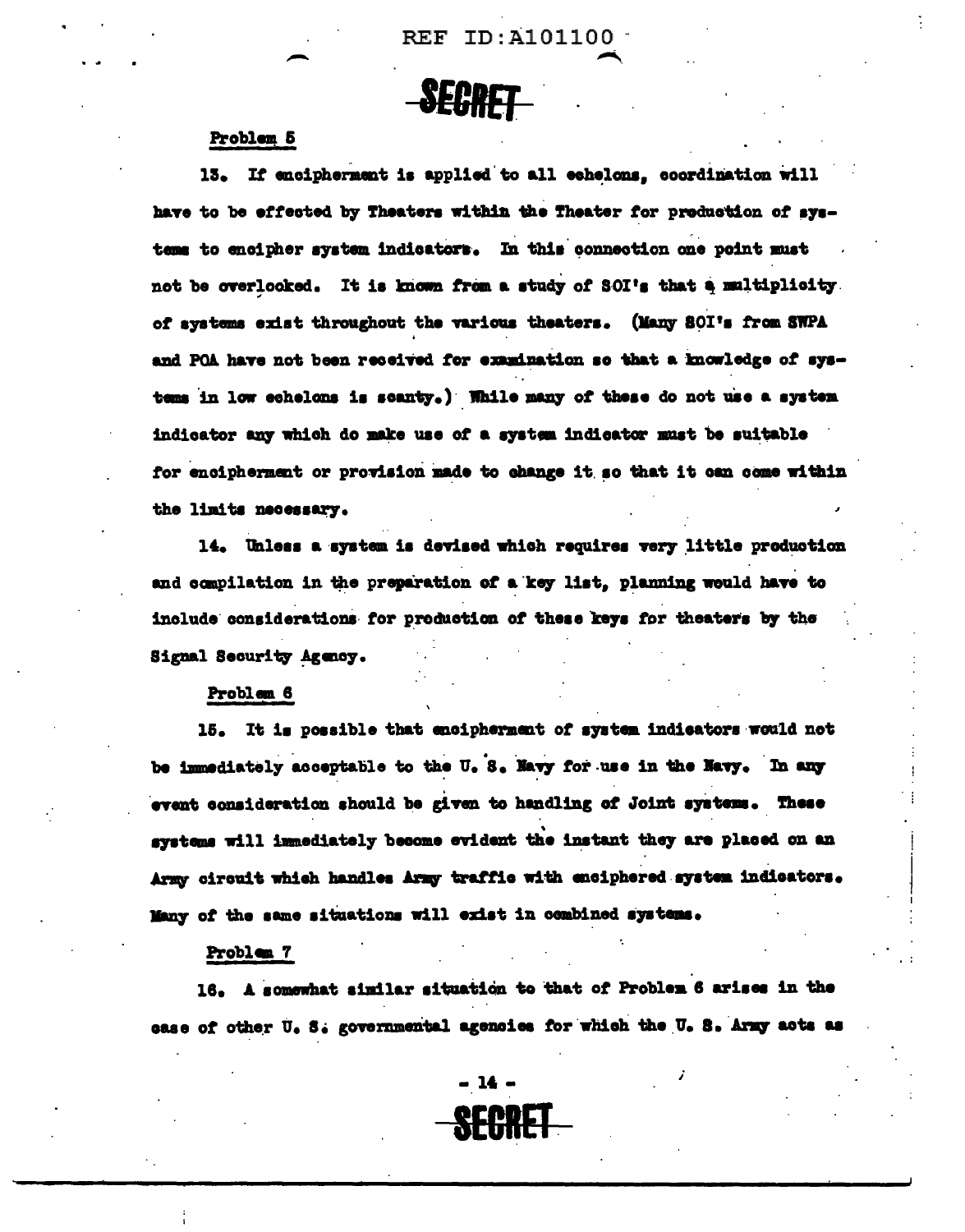**NEN TE** 

adviser on matters concerning eedes and ciphers. In some cases the Army produces the systems used by these agencies. It is desirable to make all systems which pass over Army circuits resemble Army traffic. In many cases (OSS, for example) these agencies have peculiarities in their traffic which would establish it as distinct even though the system indicators were enciphered. These differences should be adjusted before any final steps are taken.

III Conclusions.

July Maple

W. Willy.

17. Before the encipherment of system indicators can be accomplished practically a number of minor problems will have to be worked out, as indicated in the Discussion. Many of these are unrelated to each other and entail relatively little change from the security viewpoint. Many will be serious from a practical operational viewpoint. For instance, the length of SIGABA messages was changed from a limit of 100 groups to 350 groups. This was done primarily to expedite handling of long messages. kince security of SIGABA is not known to suffer under this usage a great advantage has resulted in practical application of the SIGARA.

18. There is no positive evidence that U. S. Army systems above tactical level are being readyby the enemy. There is considerable negative evidence which tends to show that the energy is not reading any of the "high-grade" systems generally used above the level of Division or ecmparable units. It is known that tactical systems such as the Converter M-209 and small operations codes used within Division have been ready by the enemy. There is some indication that a few seattered strip systems may have been read. From the viewpoint of eryptographic security the need

 $-15-$ 

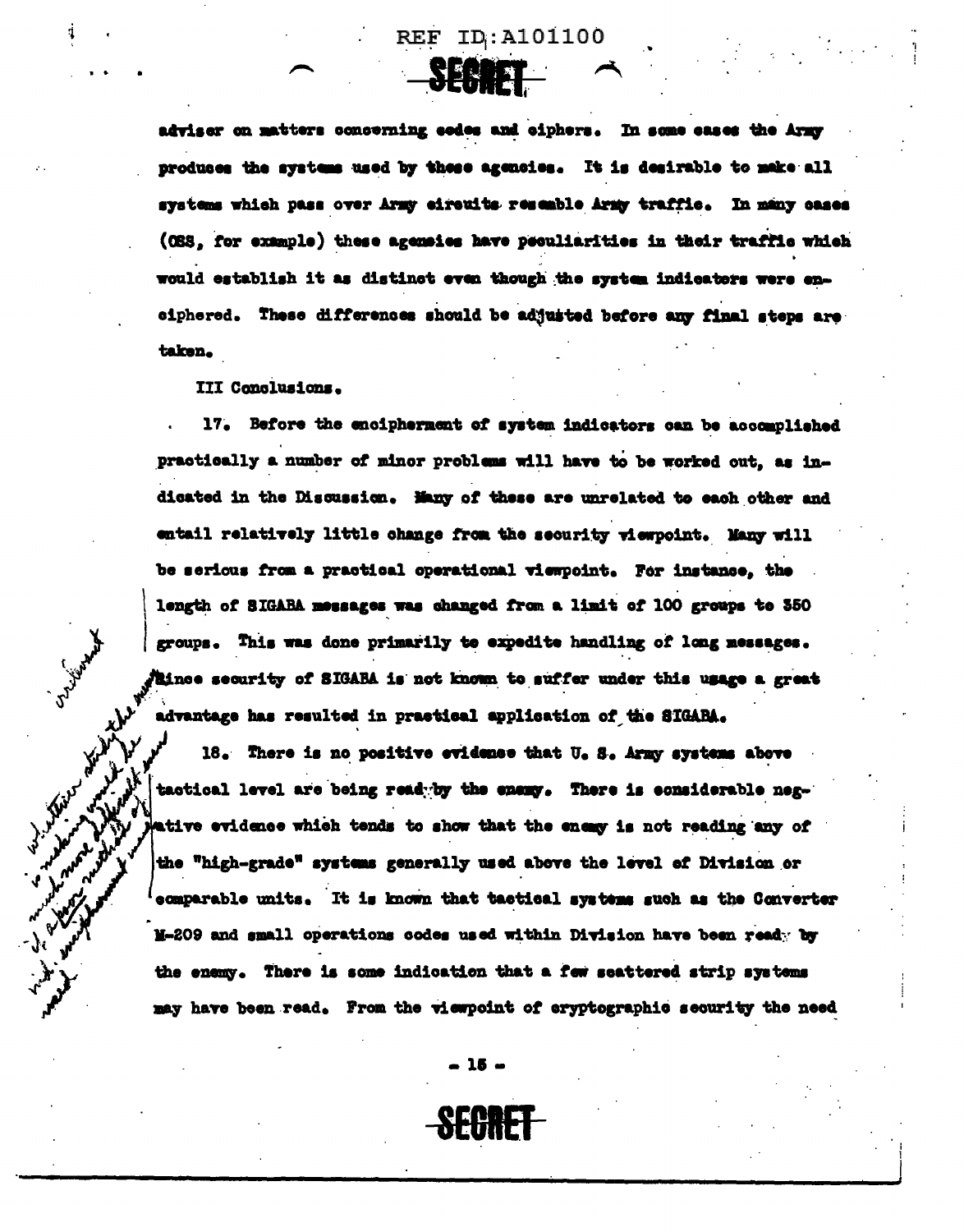

for enciphering system indicators to previde protection for other than tactical systems does not exist.

19. From various sources it is known that several factors contribute to solution of tactical systems by the enemy. Use of system indicators does not have a direct hearing on the solution because many of the systems use no system indicators. Inexperienced operators and code clerks are indicated to be the greatest single source of errors which lead to cryptanalytic compromise in these systems.

20. It appears likely that no system can be developed which will meet all requirements for a system indicator enciphering system. The best that may be attained is a delay. For security of a cryptographic system merely delaying is not sufficient unless it is for an appreciable period of time. There seems to be no point in proposing to use a system which serves only to delay. It is difficult to establish the "time of delay" and it may be more apparent than real. The need for causing unnecessary confusion and work does not appear to be justified by the results to be expected in only a delay.

21. There will be considerable confusion resulting in a change of the magnitude occasioned by encipherment of system indicators. Careful thought and planning will be absolutely necessary in preparing to place such a scheme into effect so as to avoid throwing chaos into a communications system that is now taxed, at times, to move traffic. Small changes in procedure designed to further the project should be studied with care before being put into effect, otherwise, subsequent changes based upon later information may make the first unnecessary or required still further modifications in it.

**SECRET** 

 $\bullet$  16  $\bullet$